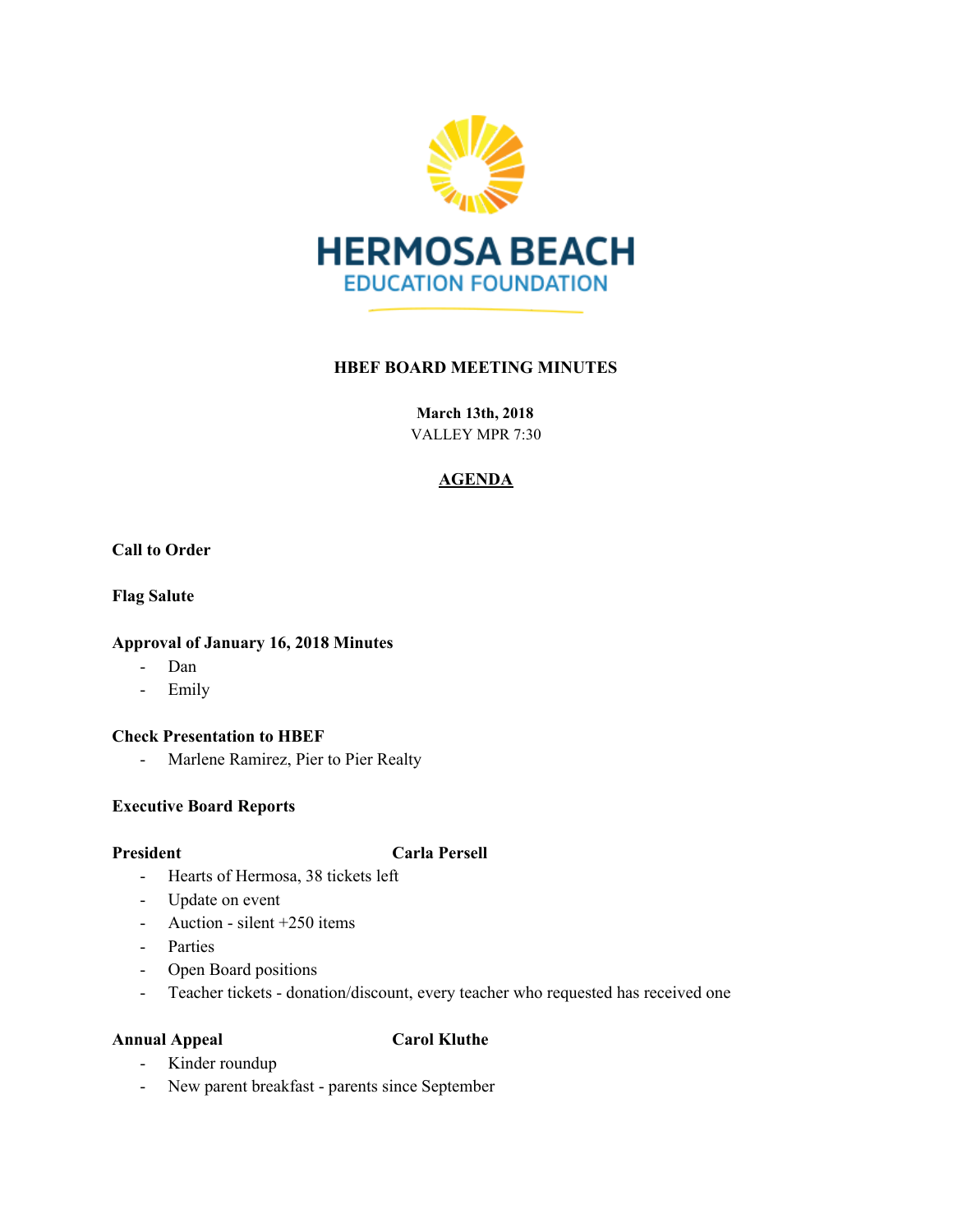- Spring Campaign - class contest

## **Treasurer Dan Inskeep**

- Ahead year on year in every category
- Total Annual Giving proceeds 391,145.34
- Total Income 718,326.45 24%
- Expenses down 7%
- Net Ordinary Income 691,519.70 25% ahead
- -

## **Chief Investment Officer Bill Miller**

- $-$  \$2.2m
- 
- Investment team met, no adjustments needed

## **Sponsorships Emily Hegenberger**

- \$153k for Hearts
- Working on gift bags, 125 items

## **Operations Alissa Miller**

- Nothing to report

**Secretary Monica Lopez**

- Nothing to report

**Marketing Stephen McCall/Jonalyn Morris Busam**

## **Moms Night Out**

- Report

## **HBEF Executive Reports**

## **HBEF Upcoming Events:**

1. Hearts of Hermosa, Save the Date, March 24

## **HVPTO Reports**

- Read Across America
- Book Drive 3,800
- Volunteer coffee, Apr 13
- Daughter Dance, Apr 20
- Dolphin Dash
- Staff Appreciation Week